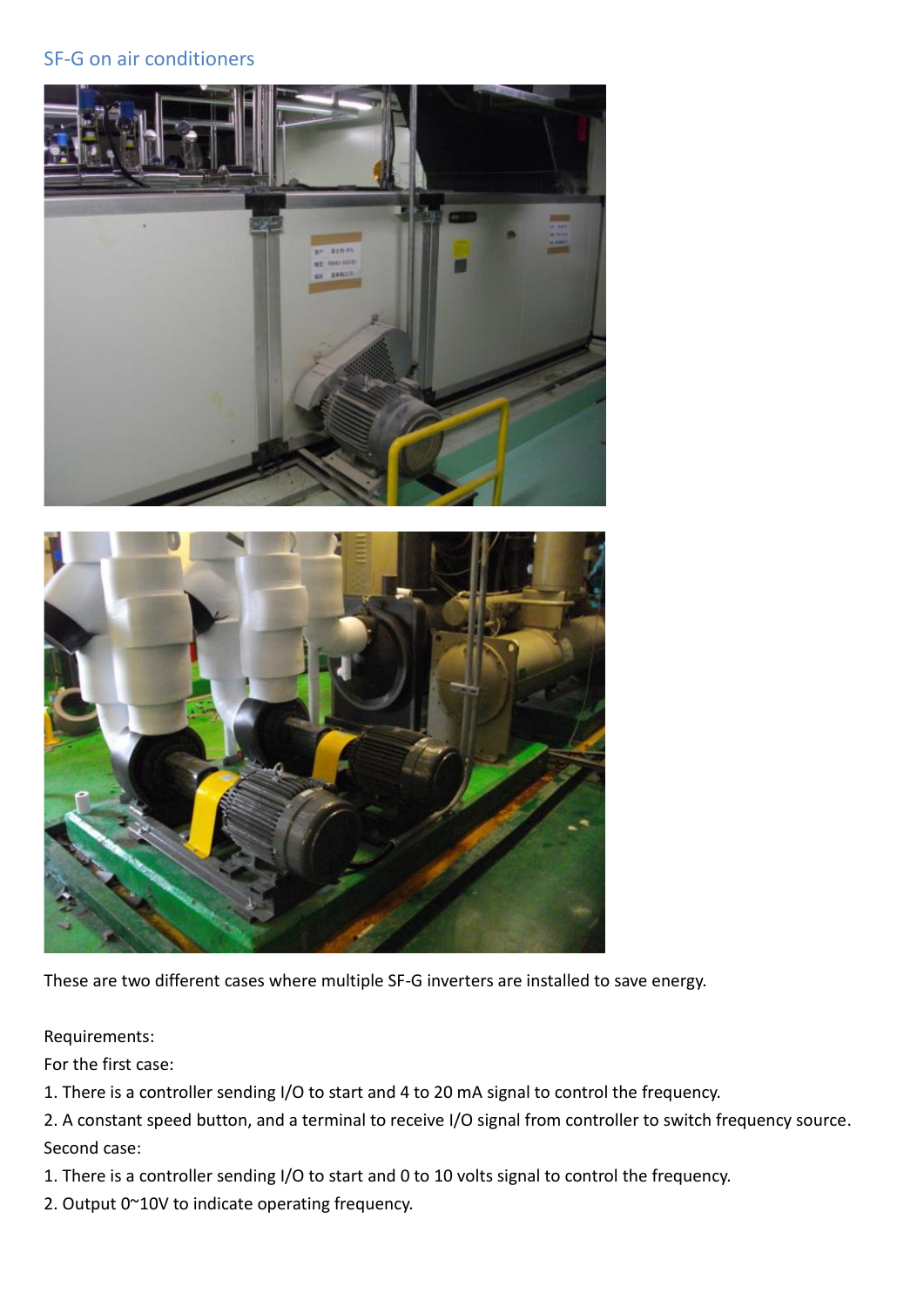Wiring diagram:

First case:



STF and AU terminal are wired to controller to start and switch frequency source between button and current signal. The current signal is connected to terminal  $45$ . Second case:



The voltage signal and start terminal is wired to the controller, and we wired a voltmeter to terminal 5 AM to indicate operating frequency.